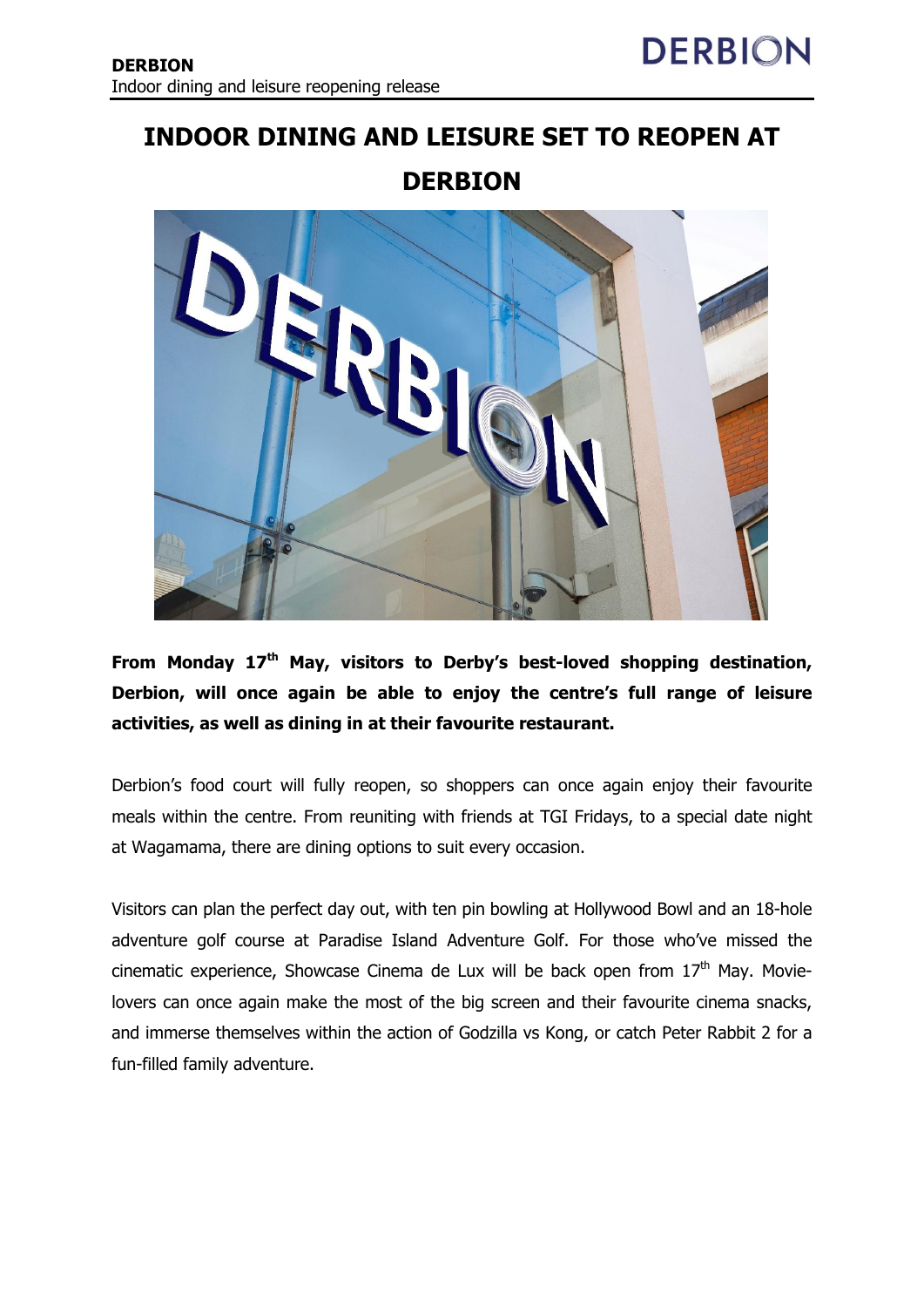# **DERBION**

#### **DERBION** Indoor dining and leisure reopening release

What's more, from Tuesday  $18<sup>th</sup>$  May, Derbion is set to host an exhibition titled COLLABORATION > CONTROL, as part of the city's FORMAT21 Festival, in association with the University of Derby.

To ensure the safety of shoppers and staff, Derbion continues to implement a number of safety and hygiene measures. These include the requirement to wear a face covering throughout, as well as hand sanitisation stands located at key points in the centre. Visitor numbers will also be managed and capacity will be monitored to ensure that visitors can adhere to social distancing.

Adam Tamsett, general manager at Derbion, commented: "We're delighted that we will finally be able to fully reopen our centre under its new name for the first time. Visitors to Derbion can browse our collection of fashion stores, or enjoy a round of golf or bowling at our much-loved leisure attractions before sitting down to enjoy a delicious meal at one of our brilliant restaurants, all under one roof.

"We're also excited to announce that Tommy Hilfiger will open a new store at Derbion next month, bringing its range of premium men's and womenswear to the centre. Our team is continually working with new and existing retailers to bring exciting brands to the city and we look forward to announcing more new arrivals soon."

For the full list of leisure venues and indoor eateries reopening at Derbion from Monday  $17<sup>th</sup>$ May, and further information on the safety and hygiene measures in-place, please visit [www.derbion.com.](file:///C:/Users/User/AppData/Local/Microsoft/Windows/INetCache/Content.Outlook/3NBK1DRL/www.derbion.com)

#### **ENDS**

For all press enquiries, please contact Rewired PR on [Derbion@rewiredpr.com,](mailto:Derbion@rewiredpr.com) or:

- Ely Price [Ely@rewiredpr.com](mailto:Ely@rewiredpr.com)
- Grace Coniry [Grace@rewiredpr.com](mailto:Grace@rewiredpr.com)
- Sophie Rashley [Sophie@rewiredpr.com](mailto:Sophie@rewiredpr.com)

### **NOTES TO EDITORS**

About Derbion